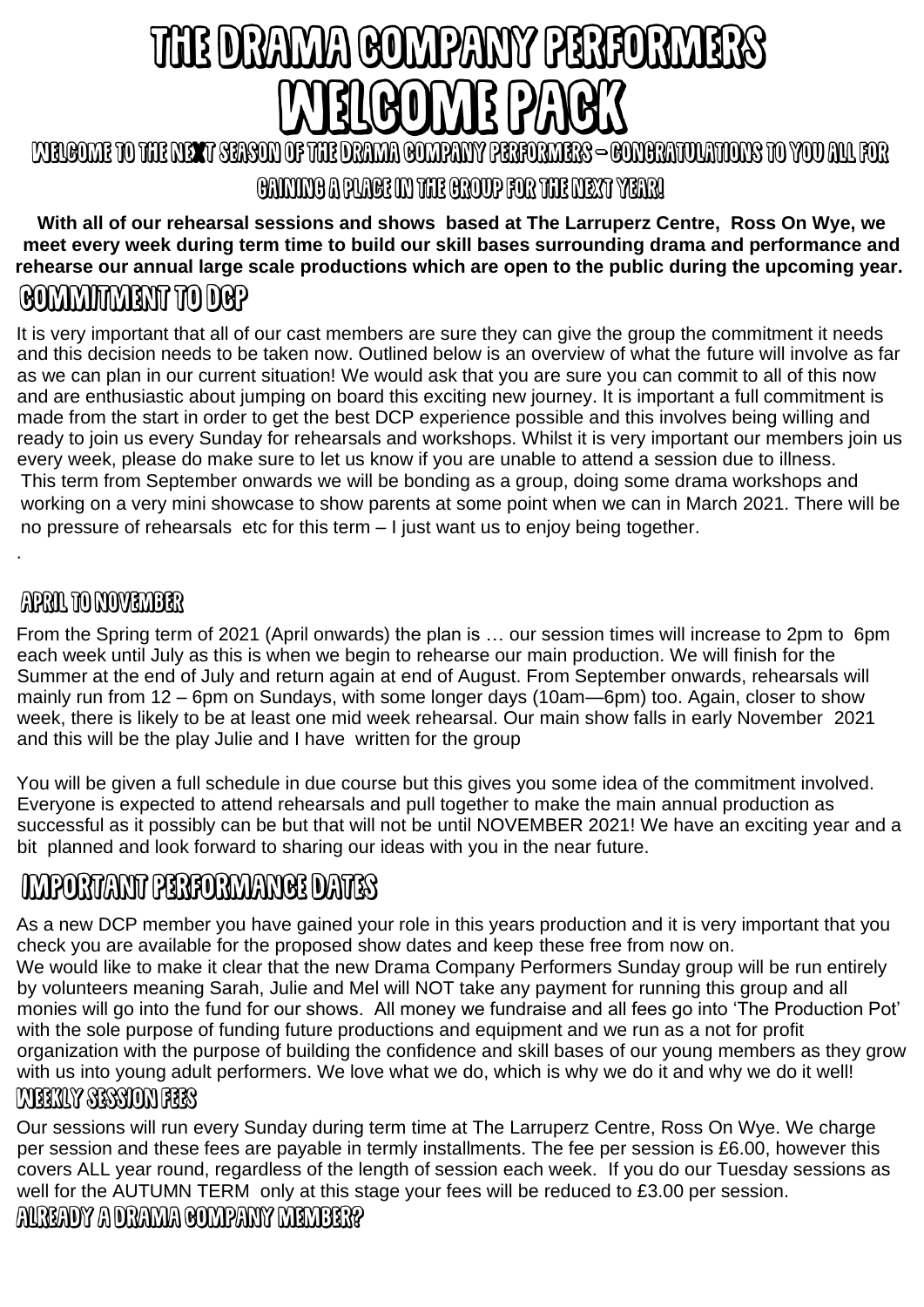# DEP IS A NOT FOR PROFIT ORCANISATION

If you are already a member of The Drama Company attending our Tuesday classes from September, we are happy to offer a discounted rate on fees of £8 per week for both your Tuesday DC class and your Sunday DCP session. It is important to us that what we offer is still accessible to everyone, regardless of financial situation or experience and feel that we still offer great value for money with regards to our mid week classes and DCP Sunday sessions.

## **SORAPTS**

A large financial outlay when putting on productions involves the costs of printing or purchasing scripts and therefore we will have to ask each member to pay for their own scripts for each show from now on. Whilst this is an additional cost, this will only be required once in the year costing approximately a total of £10, however the children will of course be able to keep and treasure their script afterwards. Not payable until at least January 2021

#### **ONTORM**

At The Drama Company it is compulsory that all members wear a red Drama Company tshirt or hoodie, so it will be required for members who do not yet have any uniform to purchase some. Our uniform can be bought directly from Gooch Sports in Newent - simply order and pay over the telephone and we will collect your uniform order for you when it is ready (approximately 7 days turnaround). It is important to state that we do not make a profit from the sales of Drama Company uniform, but feel it important our members have a shared sense of identity and that for safeguarding purposes uniform is worn so our members are easily recognisable when working in such a busy and large setting. hence why we have made uniform compulsory for members. A uniform order form can be found for your use later in this pack.

#### **FUNDRAISING**

Each show costs around £2500 to put on and unfortunately, session fees do not cover this cost alone! During the course of the year, we put on many fundraising events to help towards keeping DCP running. Our Pop Up Shop event, held once a year for two weeks, raises much needed funds by selling unwanted donations of clothes, bric-a-brac and toys/books/games. Our DCP Sleepover 2021 is an exciting Summer event, offering plenty of fun, food and games for our members. All of these fundraiser events will generate much needed revenue to pay for additional things that make our shows shine such as performing rights, set, props, lights, make up, costumes and publicity. If you have any other amazing fund raising ideas for us then please do let us know!

### **GONTAGT DETAILS**

#### THE UNRROPERZ GENTRE

SARAH OWENN - OROUP NEADER HOME THE ONGO 720327 GRAMMAR SCHOOL GLOSE **KUNDY BOTTOM ROSS ON LAYRE** CORSUSY **MOBILS:** OTANA G24ATT **EMAIL: HEREFORDSHIRE** ROSS ON DIVIE **SARAHONEIUSS2@BANTERNEL@OM HRO TOD HRO 7813** PURASI CONTROT SARAH FOR AUL DRAMA COMPANY RELATED ENQUIRIES – OFFICE THE OFFER SSEASS <u>GONTAGT UARRUPERZ GENTRE OFFIGE FOR ENTERCANCY REASONS ONLY</u>